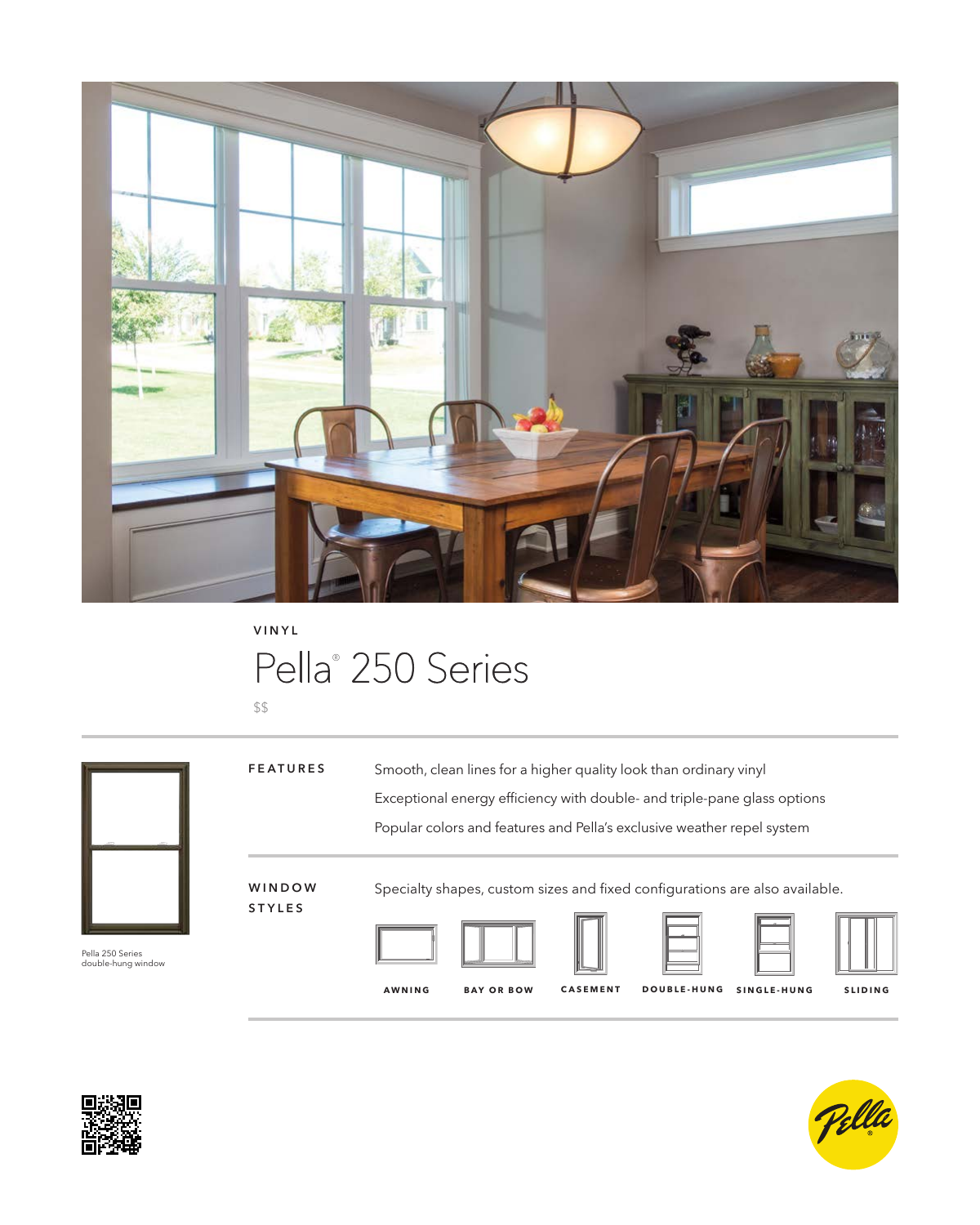## Colors & Finishes PELLA® 250 SERIES

**FRAME COLORS** Create a signature look with solid-color and dual-color frames. Dual-color frames allow you to choose a different color for the exterior with a white interior.

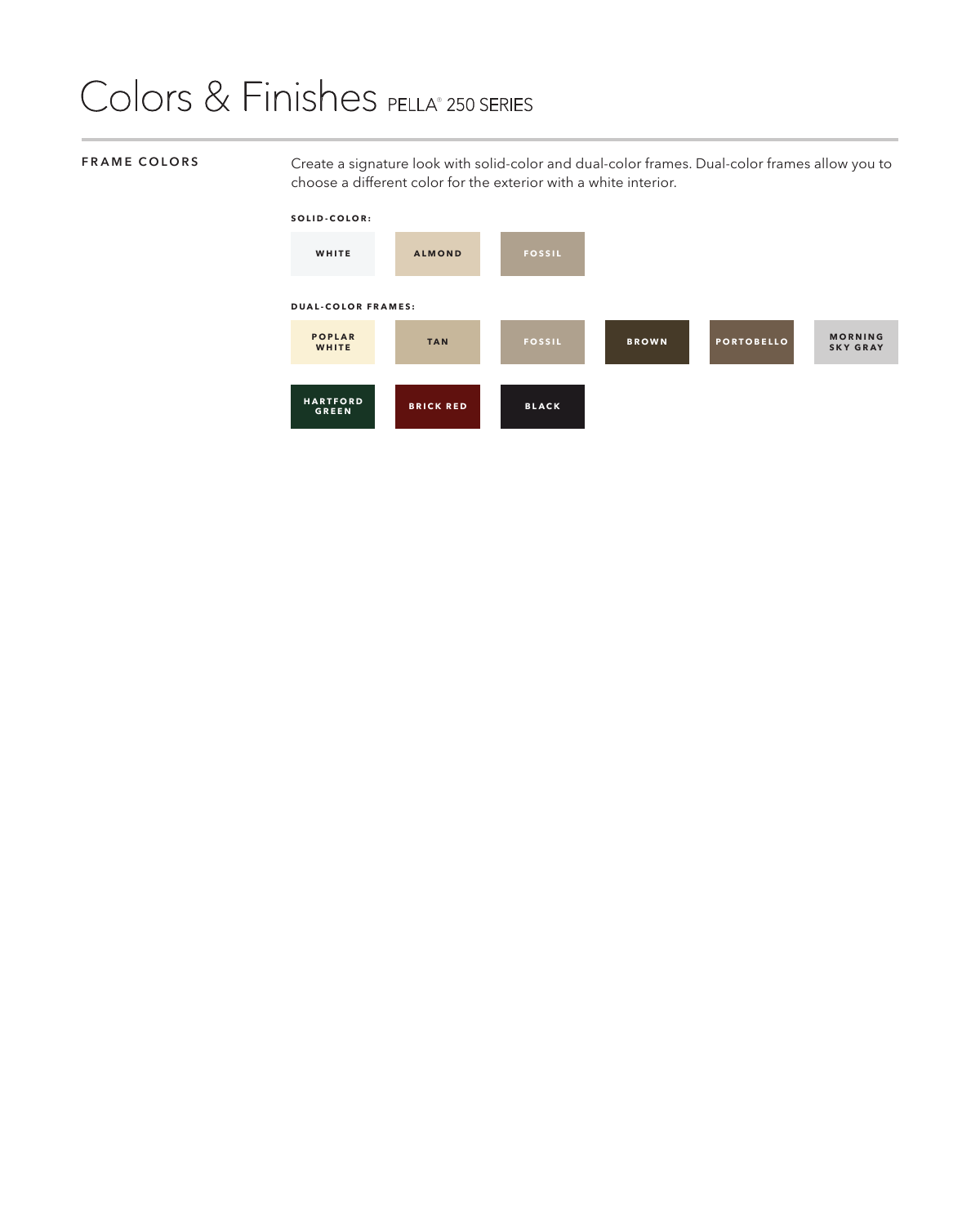## Grilles PELLA® 250 SERIES

**GRILLES** Choose the look of simulated divided light or make cleaning easier by selecting grilles-between-the-glass.

### **COLOR-MATCHED SIMULATED-DIVIDED-LIGHT:**



**CONTOUR 7/8"**

### **GRILLES-BETWEEN-THE-GLASS:**¹



**CONTOUR 3/4"** Color-Matched Interior and 11 Exterior Colors



**CONTOUR 1"** White, Almond or Fossil Only



**FLAT 5/8"** White, Almond or Fossil Only

**GRILLE PATTERNS** Choose from a variety of grille patterns for the traditional look of divided light.<sup>²</sup>











**6-LITE PRAIRIE 9-LITE PRAIRIE**

**9-LITE PRAIRIE** Top Sash Only

**TRADITIONAL TRADITIONAL TOP ROW** Top Sash Only











**CUSTOM** Equally Divided

**STARBURST**<sup>3</sup>

 $SUNBURST<sup>3</sup>$  **PERIMETER**<sup>3</sup> **TRADITIONAL PRAIRIE** 

1 Appearance of exterior grille color may vary depending on the Low-E insulating glass selection.

- 2 Grille patterns offered may vary per product. See specific product information for availability.
- 3 Only available with a curved product or curved glass.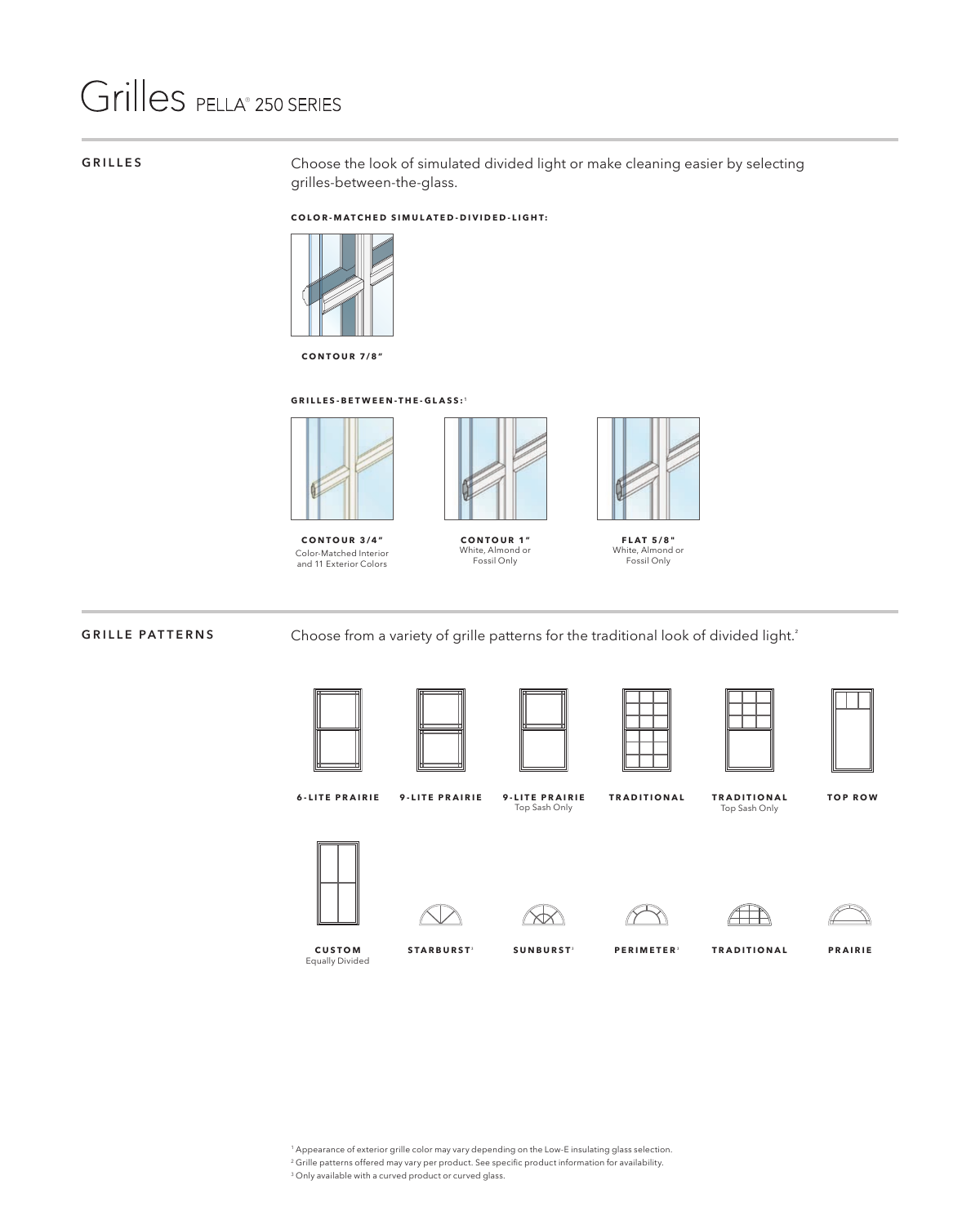## Window Hardware PELLA® 250 SERIES

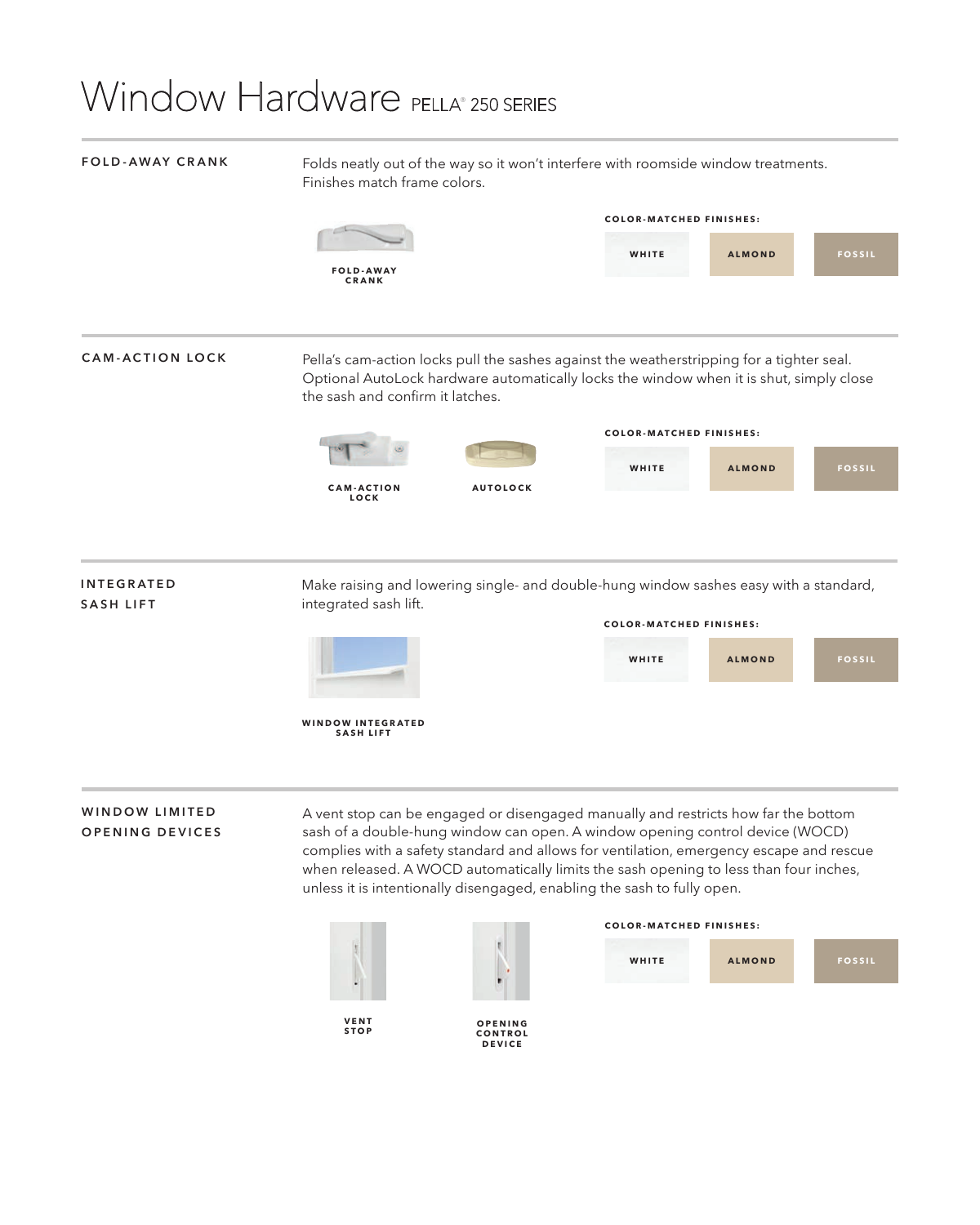### Glass PELLA® 250 SERIES

| INSULSHIELD <sup>*</sup><br>LOW-E GLASS   | Advanced Low-E insulating dual- or triple-pane glass with argon<br>NaturalSun Low-E insulating dual- or triple-pane glass with argon<br>SunDefense™ Low-E insulating dual-pane glass with argon' |
|-------------------------------------------|--------------------------------------------------------------------------------------------------------------------------------------------------------------------------------------------------|
| <b>ADDITIONAL</b><br><b>GLASS OPTIONS</b> | Bronze-tinted Advanced Low-E insulating glass with argon<br>High-altitude InsulShield Low-E insulating glass'<br>Obscure insulating glass <sup>1,2</sup><br>Tempered glass                       |

### Screens<sup>3</sup>

**FLAT**

Durable and functional, conventional fiberglass screens are available on all venting vinyl windows.

1 InsulShield Low-E insulating glass is available without argon in most products.

2 Available in both double-pane and triple-pane glass.

3 Warning: Screen will not stop child or pet from falling out of window or door. Keep child or pet away from open window or door.